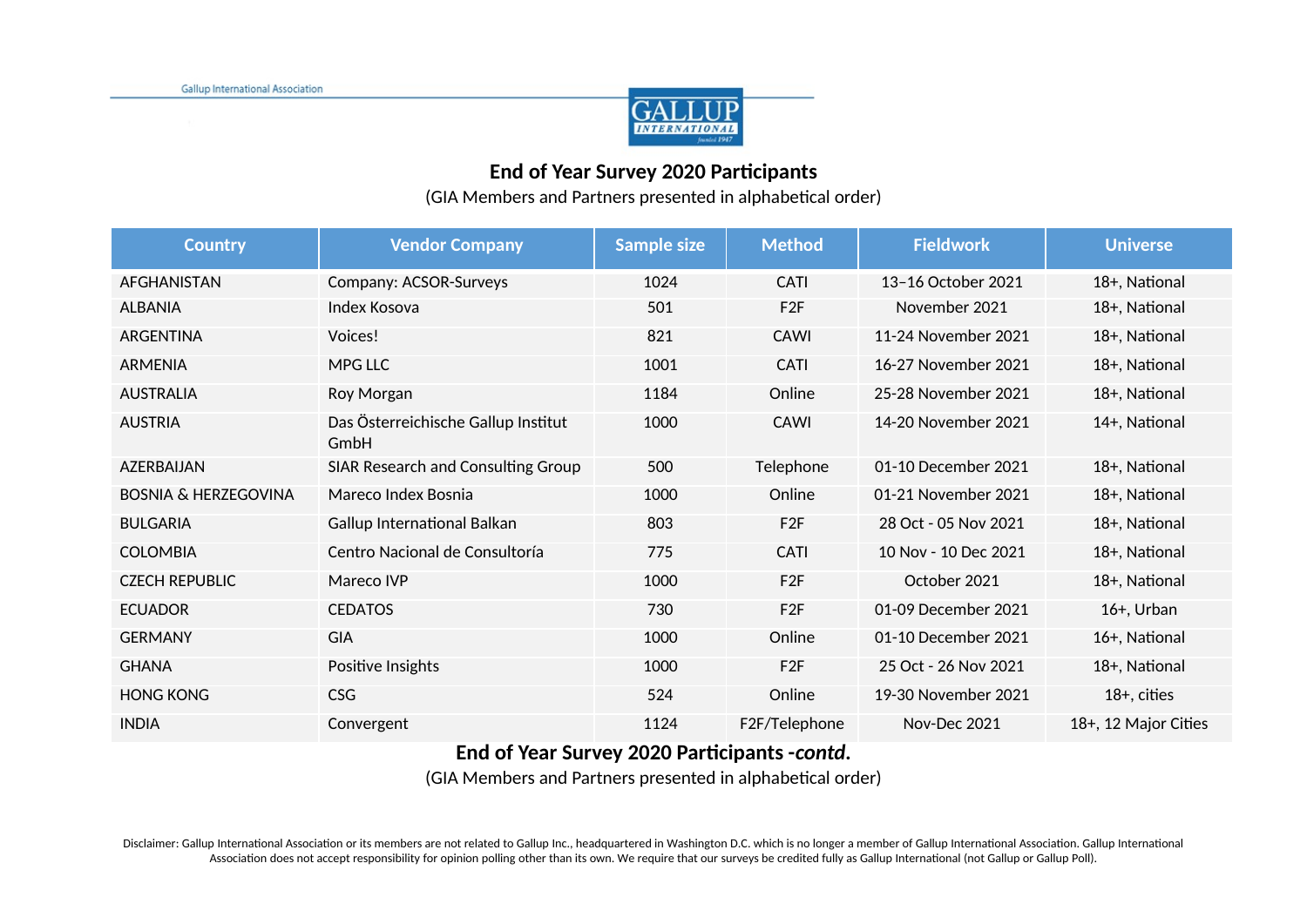

| <b>Country</b>     | <b>Vendor Company</b>       | <b>Sample size</b> | <b>Method</b>   | <b>Fieldwork</b>     | <b>Universe</b>        |
|--------------------|-----------------------------|--------------------|-----------------|----------------------|------------------------|
| <b>INDONESIA</b>   | Deka                        | 689                | Online          | 08 Nov-12 Dec 2021   | 18+, National          |
| <b>IRAQ</b>        | <b>IIACSS</b>               | 1000               | F <sub>2F</sub> | 03-22 November 2021  | 18-81, Urban           |
| <b>ITALY</b>       | <b>DOXA</b>                 | 1046               | F <sub>2F</sub> | 15-28 November 2021  | 15+, National          |
| <b>JAPAN</b>       | Nippon Research Center      | 1154               | F <sub>2F</sub> | 02-14 October 2021   | 18-79, National        |
| <b>KAZAKHSTAN</b>  | <b>BISAM - CENTRAL ASIA</b> | 493                | <b>CATI</b>     | December 2021        | 18+, National          |
| <b>KENYA</b>       | Mind Pulse                  | 1000               | F <sub>2F</sub> | Nov-Dec 2021         | 18+, Major Cities      |
| <b>KOSOVO</b>      | Index Kosova                | 953                | <b>CATI</b>     | November 2021        | 18+, National          |
| NORTH MACEDONIA    | <b>BRIMA</b>                | 1210               | F <sub>2F</sub> | 15-30 November 2021  | 18+, National          |
| <b>MALAYSIA</b>    | <b>Central Force</b>        | 1002               | CATI            | Oct-Nov 2021         | 18+, National (mobile) |
| <b>MEXICO</b>      | <b>BRAIN</b>                | 501                | Online          | October 2021         | 18-64, 3 Major Cities  |
| <b>MOLDOVA</b>     | CBS-Research                | 1205               | <b>CATI</b>     | 06-12 October 2021   | 18+, National          |
| <b>NIGERIA</b>     | Market Trends International | 1000               | F <sub>2F</sub> | Oct - Nov 2021       | 18+, National          |
| <b>PAKISTAN</b>    | Gallup Pakistan             | 1000               | <b>CATI</b>     | 22 Oct - 03 Nov 2021 | 18+, National          |
| <b>PERU</b>        | <b>DATUM Internacional</b>  | 1000               | Online          | 24 Sep-05 Oct 2021   | 18-70, Urban           |
| <b>PHILIPPINES</b> | <b>PSRC</b>                 | 1000               | F <sub>2F</sub> | 12 Nov-08 Dec 2021   | 18-65, National        |
| <b>POLAND</b>      | Mareco Polska               | 1009               | F <sub>2F</sub> | 06-20 October 2021   | 18+, National          |

## **End of Year Survey 2020 Participants -***contd.*

(GIA Members and Partners presented in alphabetical order)

Disclaimer: Gallup International Association or its members are not related to Gallup Inc., headquartered in Washington D.C. which is no longer a member of Gallup International Association. Gallup International Association Association does not accept responsibility for opinion polling other than its own. We require that our surveys be credited fully as Gallup International (not Gallup or Gallup Poll).